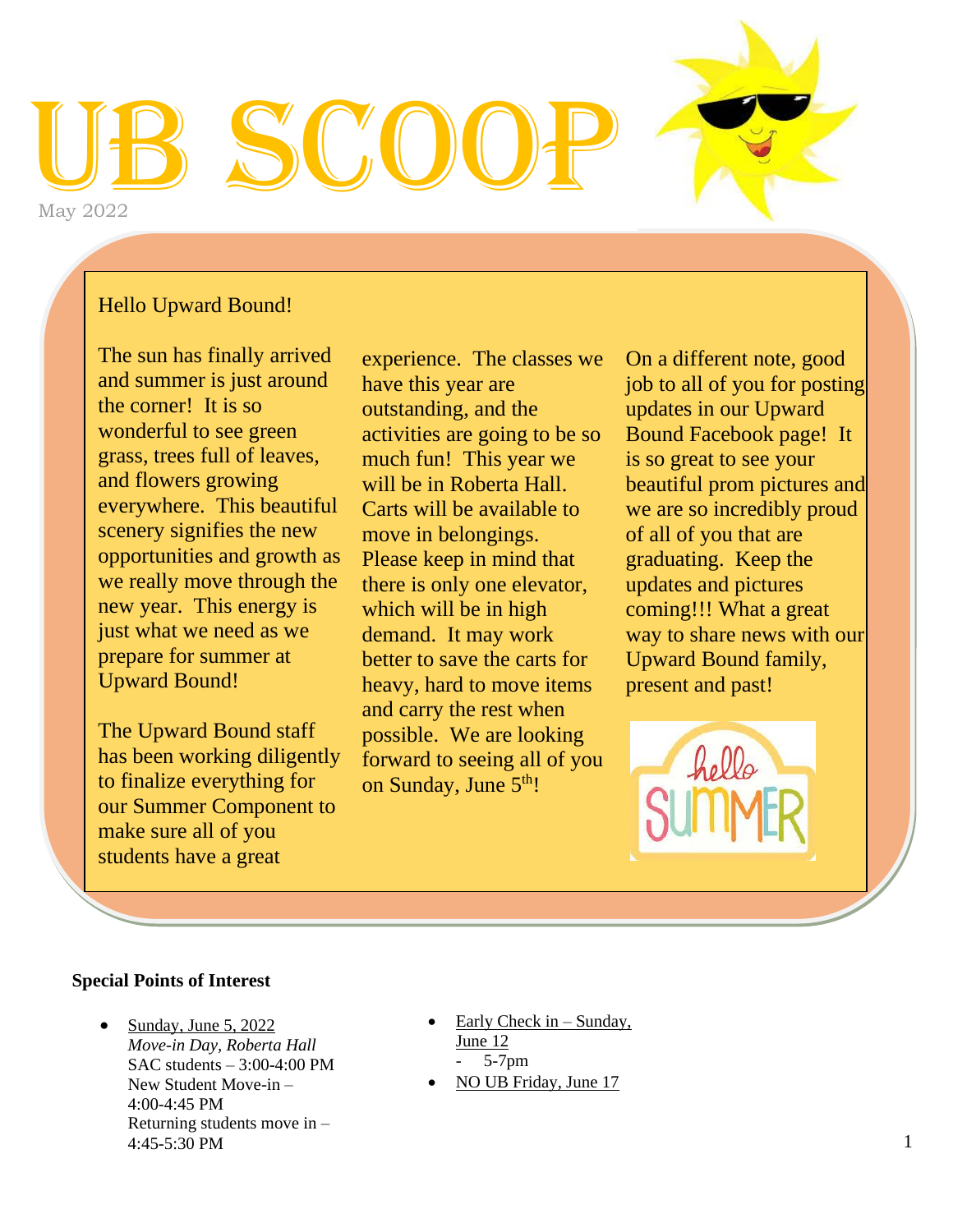| In this Issue:<br>Meet the<br><b>Summer Staff</b> | $\overline{2}$ |
|---------------------------------------------------|----------------|
| <b>Seniors' Destinations</b>                      | 3              |
| <b>Move-In Day Schedule</b>                       | 4              |
| <b>ACT Dates</b>                                  | $\overline{4}$ |
| <b>Packing Tips</b>                               | $\overline{4}$ |
| <b>Week 5 Schedule</b>                            | 5              |
| Meet the RAs!                                     | 6              |
| <b>Summer Calendar</b>                            | $7 - 8$        |
|                                                   |                |

## Summer Staff



**Bridge Intern**: Hello my name is Victoria Chambers. I'm a junior at Northwest Missouri State University. I am majoring in human services and I have a minor in art. In my free time I like to watch movies, play video games and explore new places. I am really excited for this internship and to see how the summer goes!

Hello, my name is Jonathan (Jon) Rohr. I am now a sophomore at NWMSU and I am majoring in Elementary Education. I graduated from West Nodaway in 2021. I was in Upward Bound as a participant for all 4 years in High School. This is my first summer working for TRiO. I am ready to meet all of you and to making this summer a blast!





Hello UB! My name is Jordyn Suchan, and I am a Maryville native and Upward Bound graduate. I am currently studying exercise science at NWMSU. I work at the Foster Fitness Center during the school year and ref multiple sports at the Community Center. I love staying active and meeting new people! I will be on UB staff for the first time this summer as the Summer Program Assistant. I can't wait to see all the returning students and meet all the new members!

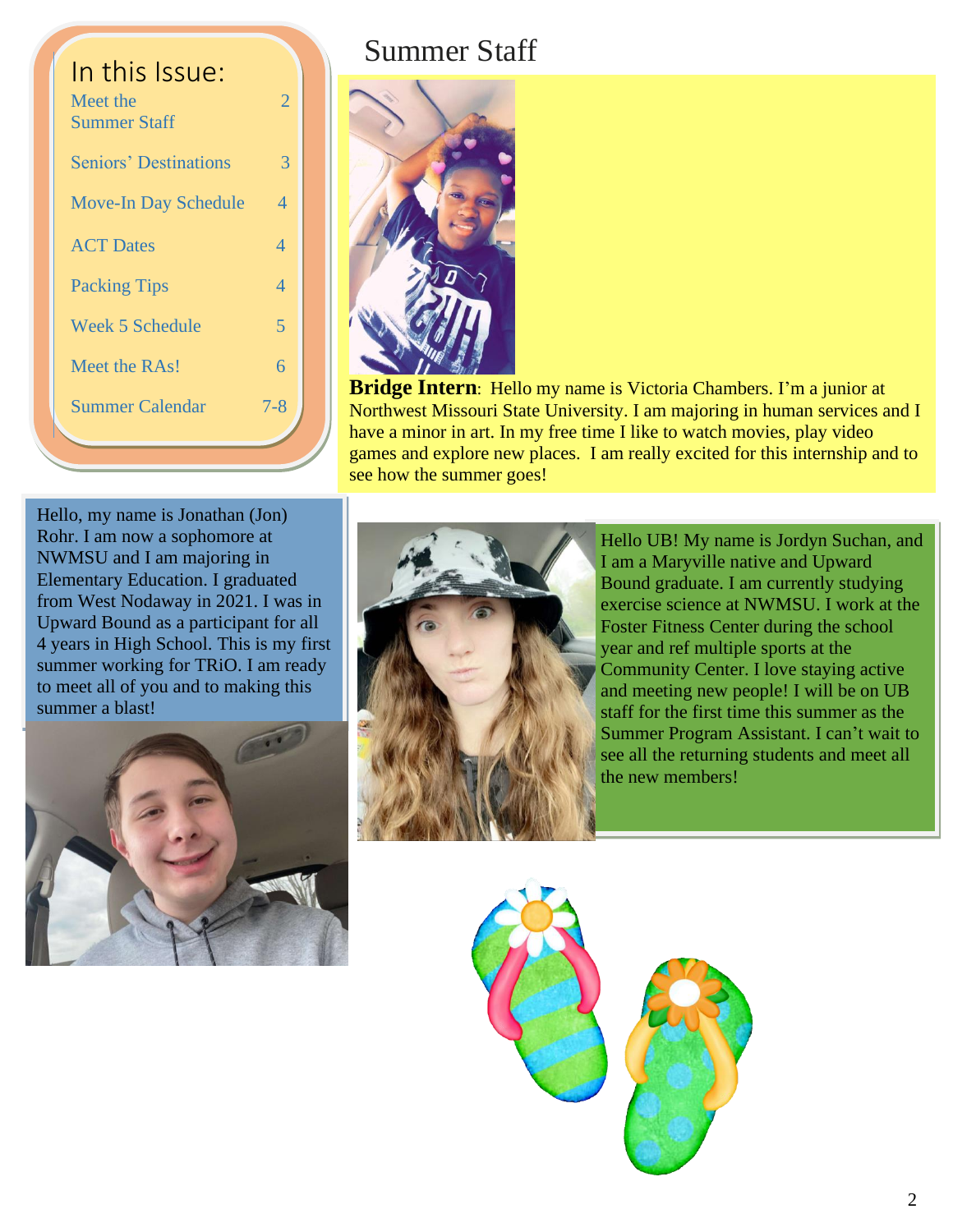## SENIORS' DESTINATIONS !!!

While we will miss our Seniors after this summer, they are off to accomplish wonderful things in college! We are proud of each and every one of you. Good luck!!!



Breanna Walker Crowder College

Brooke Hittle Northwest Missouri State University Sydney Meeks Northwest Missouri State University Angylena Owens Portland State University Angel Wallace Northwest Missouri State University Jackson Williams Northwest Missouri State University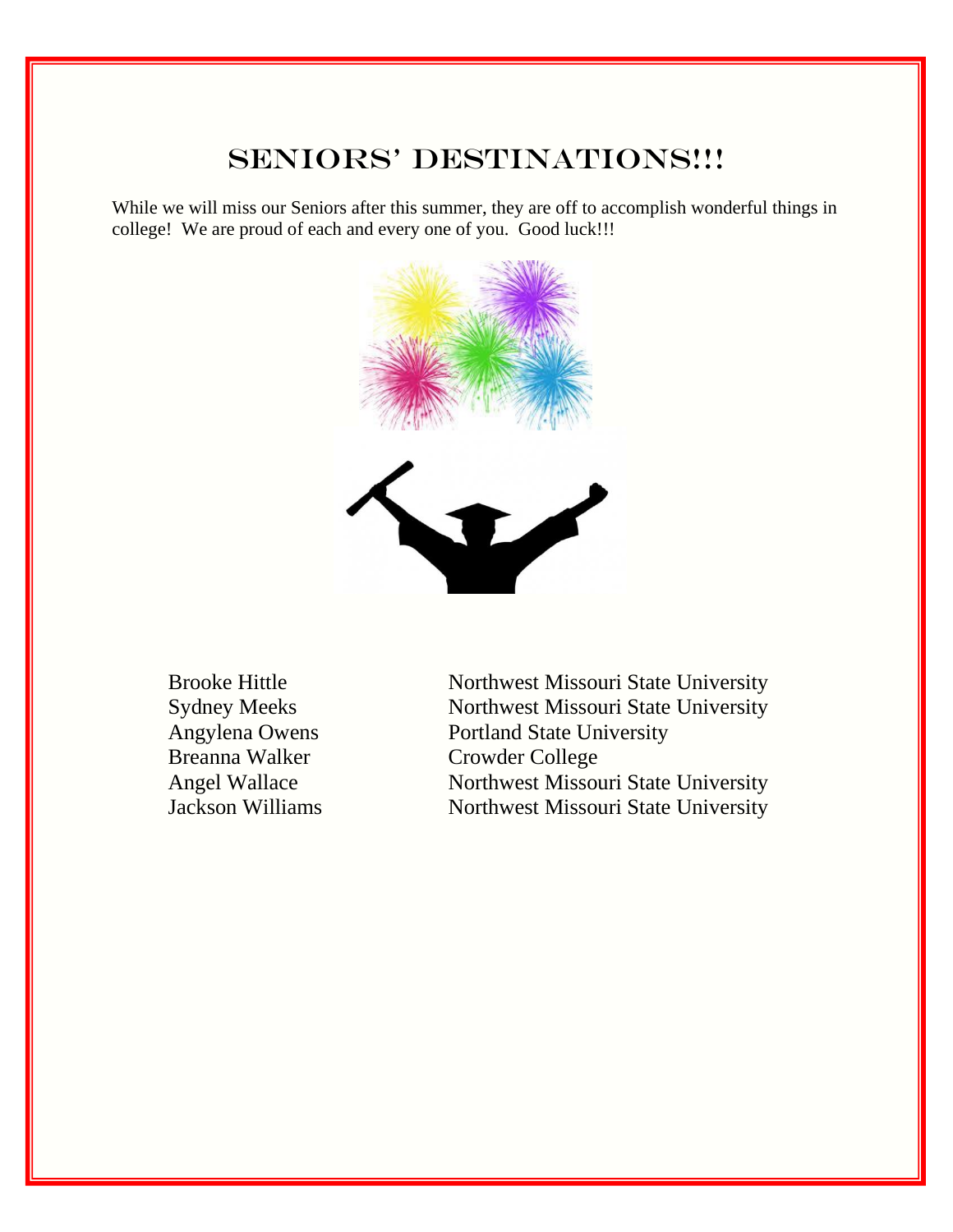## IMPORTANT DATES

## June 5, 2022 MOVE-IN DAY

Itinerary: 3:00-4:00 PM SAC Student move in 4:00-4:45 PM New Students move in 4:45-5:30 PM Returning students move in 5:15 PM New Students meet to get Bearcat cards 5:40 PM Returning Students Bearcat cards 6:15 PM Dinner  $-3<sup>rd</sup>$  Floor of the Admin Building 6:45 PM Large Group Meeting 7:30 PM Work Study/Job Shadow Meeting Bridge Students Meeting 8:00 PM Family Group Meeting 8:30 PM Floor Meetings 10:00 PM In your own room 11:00 PM Lights out!

\*REMEMBER returning students: All Academic Year Checklist items MUST be turned in before you can receive your keys to move in. Any student that shows up to move in without all items turned in will complete those items then and there before being able to move in to his/her room.

\*\*Students MUST have all Summer Forms completed to move in.

## ACT Test Dates

| <b>Test Date</b> | Registration<br>Deadline | Late Fee<br>Required |
|------------------|--------------------------|----------------------|
| June 11, 2022    | May 6, 2022              | May 6-20, 2022       |
| July 16, 2022    | June 17, 2022            | June 17-24, 2022     |

#### **Always use the Upward Bound code: 9713**

\*\*Remember: Each UB participant can utilize 2 ACT fee waivers. Forms are available by contacting the UB office.

For more information go to http://www.actstudent.org

#### **Packing Tips!**

1. Roll your clothes in suitcases. It takes less room than folding them, so you can fit more in your suitcase!



2. For clothes that you will hang, leave them on the hangars, and pull a kitchen sized trash bag up over several at a time. This keeps the clothes organized and contained, while also saving time by leaving them on the hanger!



3. Put bottles/containers with liquid in plastic baggies. Or you can unscrew the lid, and put a piece of plastic wrap over the neck of the bottle, then screw the lid back on. Sealed!



4. Small items can be put inside of shoes to save space!

> 2022 UB Summer Session June 5-July 8

2022 Summer Enrichment Trip July 11-15

**UB Contact Information** Office: 660-562-1630 Fax: 660-562-1631 Email: [wistrom@nwmissouri.edu](mailto:wistrom@nwmissouri.edu)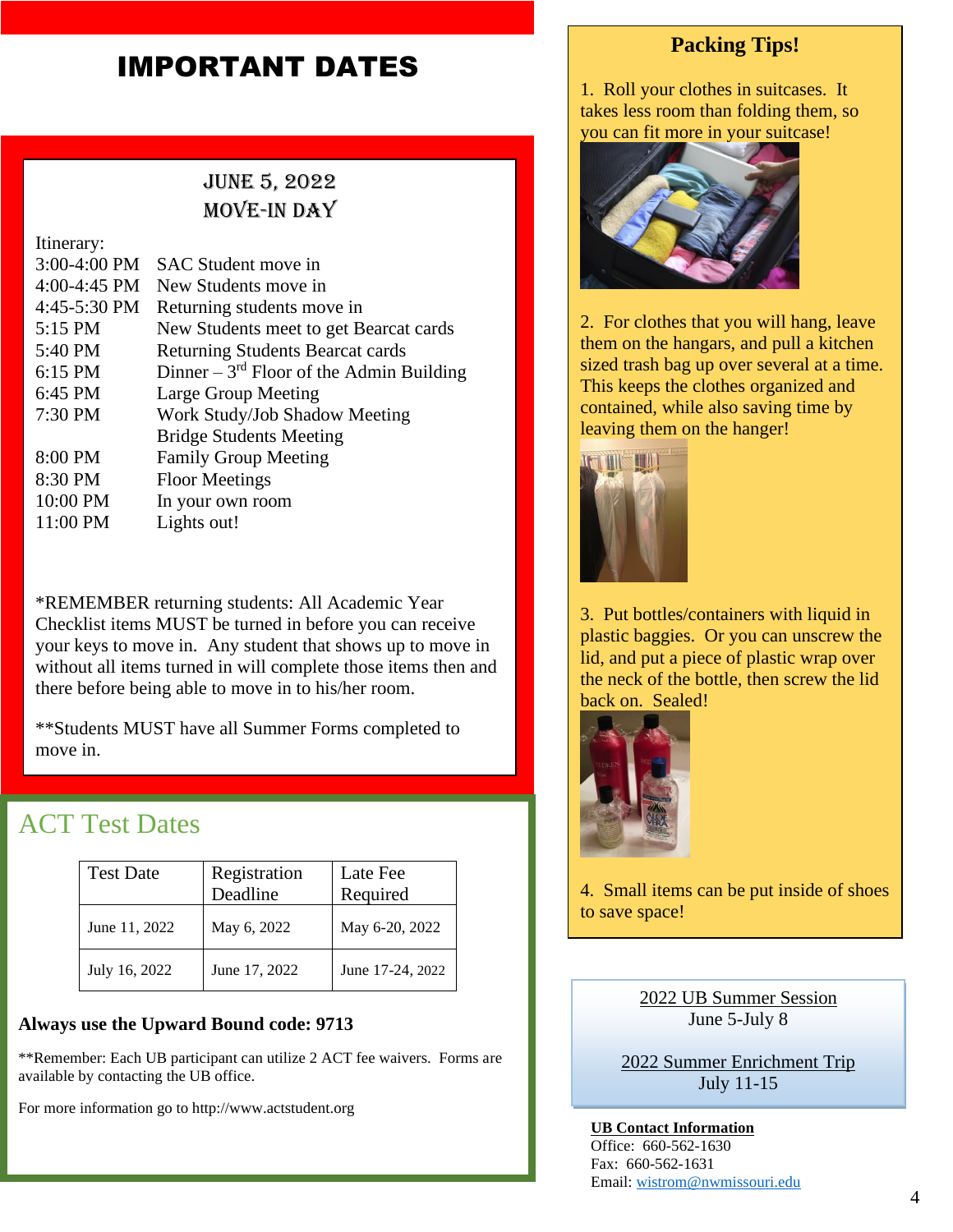Please note the following on your family calendar and in your own planner.

Our Week 5 schedule is slightly different than previous weeks, due to Independence Day being that week. Below is our updated schedule for the week beginning on July 3.

ttention!

Week 5

Sunday, July 3 **No UB** Monday, July 4 **No UB – Holiday** Tuesday, July 5 Early Morning Check In (6:30-7:45 am) Family Group Activity Wednesday, July 6 Bridge Weekly Check In (7-9pm) Service Learning Activities Thursday, July 7 Large Group Activity Night – **New Theater**  Move-out day & Academic Awards Ceremony - **TIMELINE** 

**TBD**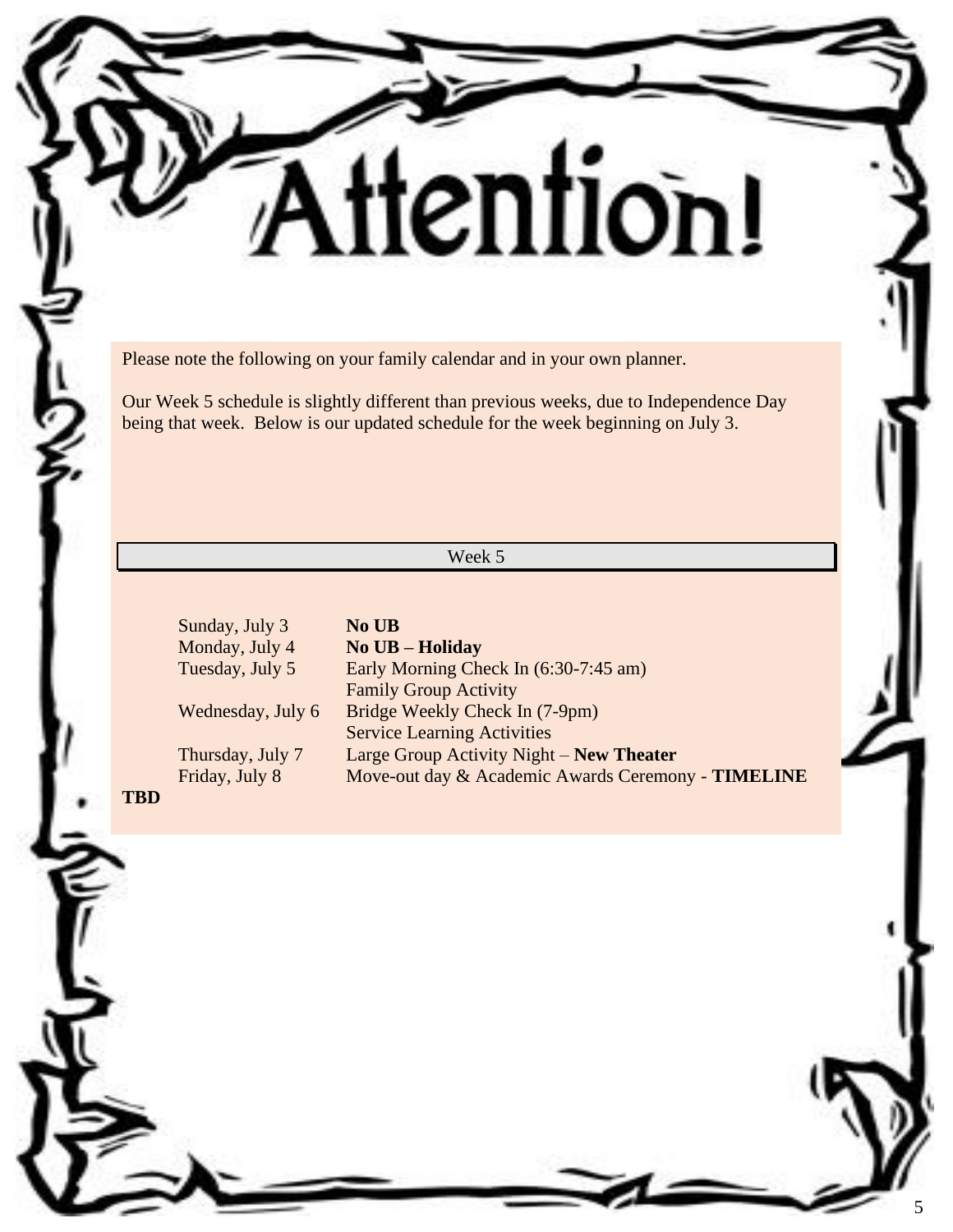## Meet the Resident Assistants!



Hi! I'm Sarah Richardson, freshly graduated from Southwestem Oklahoma State University! I worked with the UB program as an RA last summer and had an absolute blast-I cannot WAIT to see you guys again! When I'm not restoring order in dorm hallways, I'm a huge reader, moderate singer, and subpar pianist, but spend all of my free time hanging out with my friends. Can't wait for the best summer ever!!

My name is Jonathan (Jon) Rohr. I am currently a sophomore at NWMSU. I am majoring in elementary education in the hopes of becoming a 3rd-grade teacher. This is my first summer working for TRIO and with that being said, I am doubling as the Summer Program Assistant (SPA) and Resident Assistant (RA). I was a member of Upward Bound for all four years. In my free time, lenjoy hanging out with friends, relaxing in my bed while watching my



favorite tv shows, and helping others. I look forward to meeting everyone and making memories with you all!

am a former UB student, I like to get to know people, have funand talk, I am what you consider a "nerd" because I like games,

music, and cars. I am excited to meet you all and have a good summer.





Hello everyone! My name is Madeline Wiedmaier and I will be a senior at Missouri State University this fall. I am majoring in nutrition and dietetics, and double minoring in music and biomedical science. I graduated from Maryville High School, and I went to Horace Mann Lab School for elementary school, so I can't wait to get back on Northwest campus! This is my first year being an RAfor Upward Bound and I am so excited to get to know all of you. A fun fact about me is my favorite color is green, what's yours?:)

My name is Jeselle Gonzalez, I study International Business with a minor in Sports Management at Northwest and I am also an Assistant Coach for the Maryville High School soccer team. I am a positive and friendly person who laughs at just about everything. There are many things I like to do, see, and experience. I like



sports a lot, especially soccer, I also like to watch Formula 1 and soccer games, I watch all kinds of movies and series, except homor. like to travel and see new places, that's why I have lived in 4 different countries, and I like to visit as many places as I can. also play videogames like Roleplay, FIFA, Valorant and Rocket League.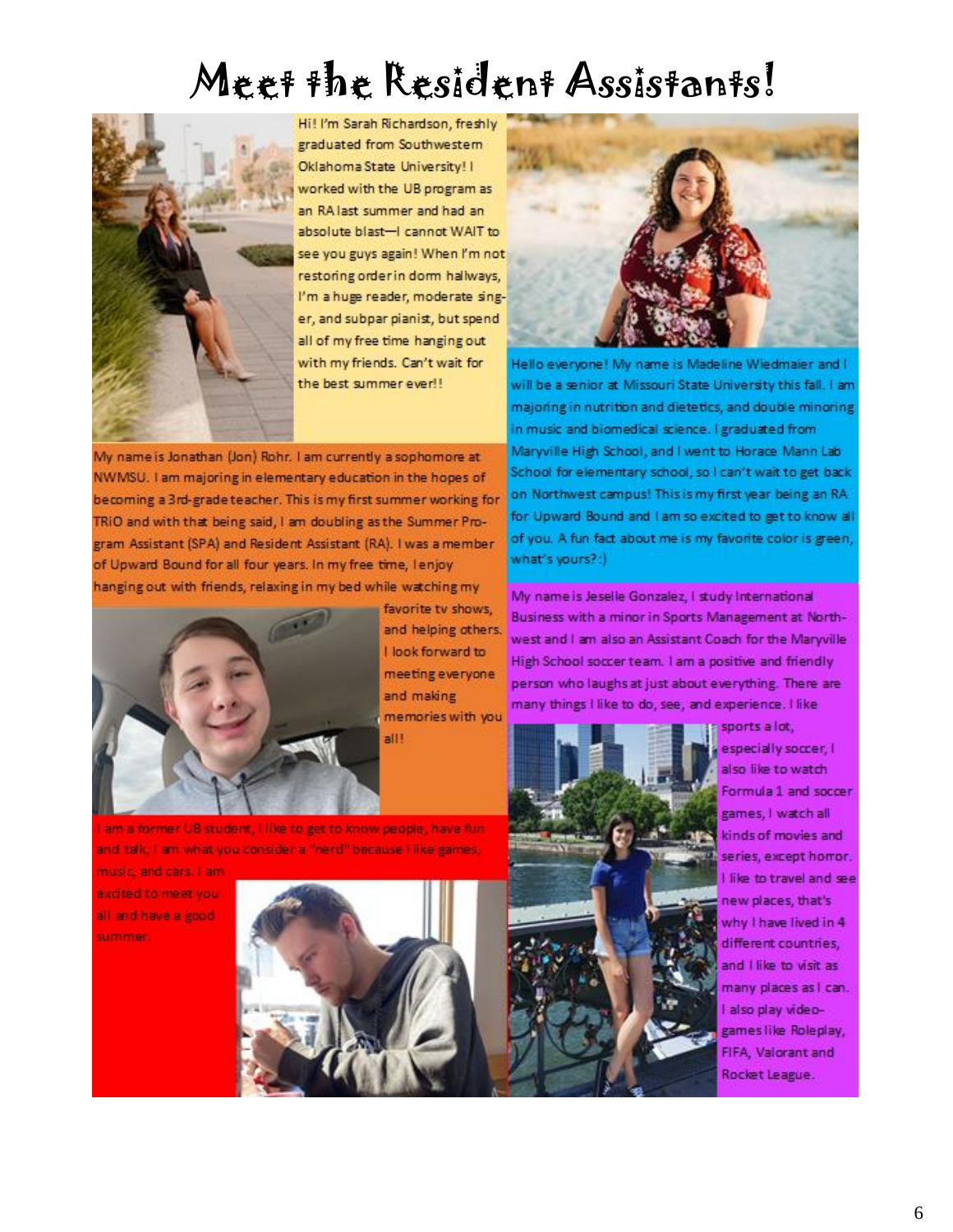

**Summer Calendar 2022**

| Week 1 |                   |                                                                                                    |
|--------|-------------------|----------------------------------------------------------------------------------------------------|
|        | Sunday, June 5    | Move-in to the Northwest residence halls<br>$3:00-4:00$ pm for SAC<br>4:00-4:45pm for New Students |
|        |                   | 4:45-5:30pm for Returning Students                                                                 |
|        | Monday, June 6    | <b>Bridge Classes Begin</b>                                                                        |
|        |                   | <b>Family Group Evening Activities</b>                                                             |
|        | Tuesday, June 7   | Tutoring in Hall and Family Visitor Night                                                          |
|        | Wednesday, June 8 | <b>Service Learning Activities</b>                                                                 |
|        | Thursday, June 9  | Large Group Activity Night- Royals Game                                                            |
|        | Friday, June 10   | Presentations and workshops                                                                        |
|        |                   | <b>Job Shadowing/Work Study</b>                                                                    |
|        |                   | Check out of the residence halls (11am-12:30pm)                                                    |
|        |                   |                                                                                                    |

#### **Week 2**

| Sunday, June 12   | Return to the residence halls for early check-in (5-7pm)                  |
|-------------------|---------------------------------------------------------------------------|
|                   | <b>Academic Activity</b>                                                  |
| Monday, June 13   | <b>Family Group Evening Activities</b>                                    |
| Tuesday, June 14  | Tutoring in Hall and Visitor Night                                        |
|                   | Wednesday, June 15 Large Group Activity Night- Lied Center and the Hangar |
| Thursday, June 16 | Early Check Out (4 pm)                                                    |
| Friday, June 17   | No UB - Holiday                                                           |

## **Week 3**

| Sunday, June 19    | Return to the residence halls for check-in (7-9pm) |
|--------------------|----------------------------------------------------|
| Monday, June 20    | <b>Family Group Evening Activities</b>             |
| Tuesday, June 21   | Tutoring in Hall and Visitor Night                 |
| Wednesday, June 22 | <b>Service Learning Activities</b>                 |
| Thursday, June 23  | Large Group Activity Night – Henry Doorly Zoo      |
| Friday, June 24    | Presentations and workshops                        |
|                    | <b>Job Shadowing/Work Study</b>                    |
|                    | Check out of the residence halls (11am-12:30pm)    |